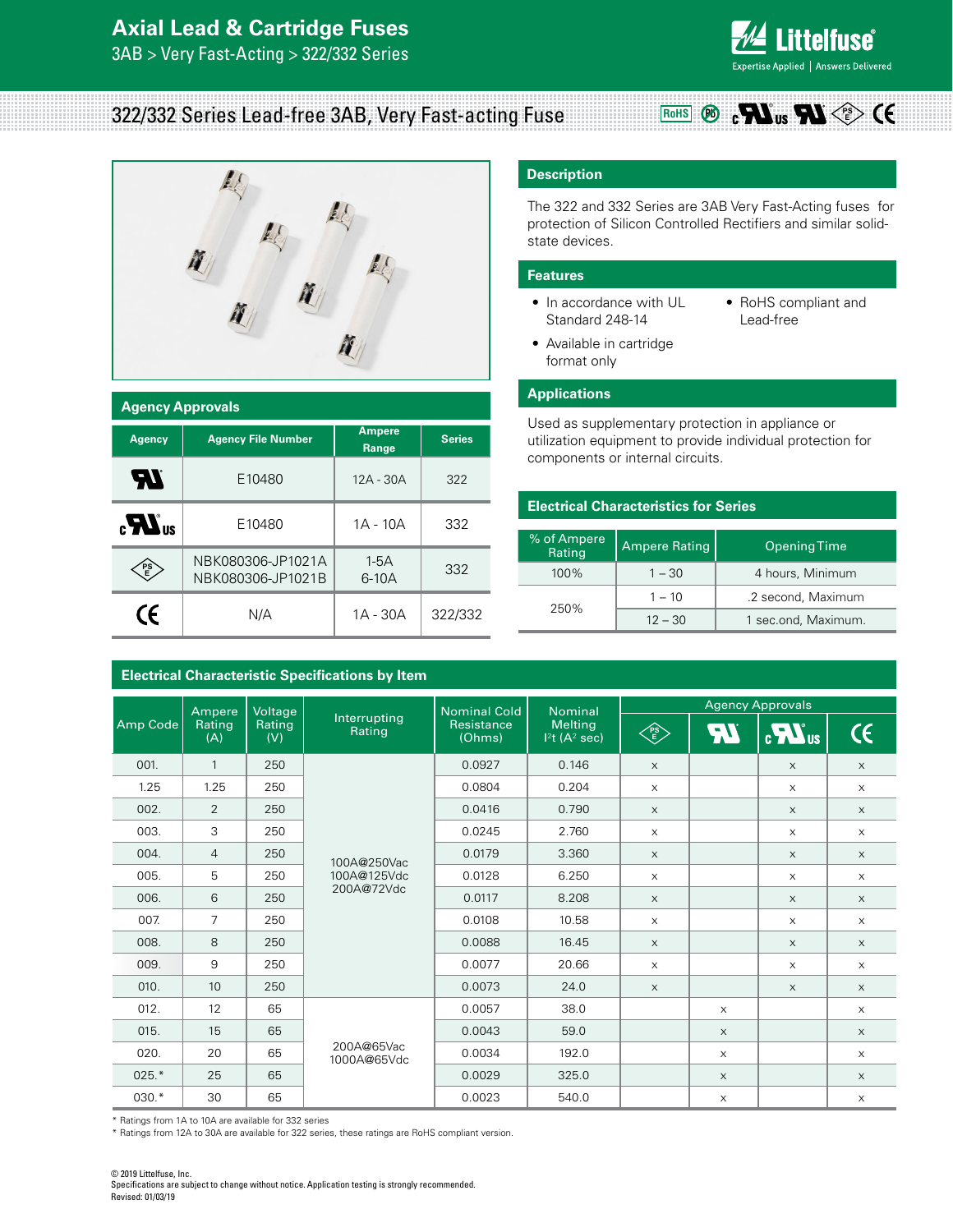3AB > Very Fast-Acting > 322/332 Series



Note:

Rerating depicted in this curve is in addition to the industry practice derating of 25% for continuous operation.





#### **Product Characteristics**

| <b>Materials</b>         | Body: Ceramic<br>Cap: Nickel-plated brass    |                                                                                   |  |
|--------------------------|----------------------------------------------|-----------------------------------------------------------------------------------|--|
| <b>Terminal Strength</b> | MIL-STD-202, Method 211, Test<br>Condition A |                                                                                   |  |
| Solderability            | MIL-STD-202 Method 208                       |                                                                                   |  |
| <b>Product Marking</b>   | Cap1:<br>Cap2:                               | Brand logo, current and voltage<br>ratings<br>Series and agency approval<br>marks |  |

| <b>Operating</b><br><b>Temperature</b> | $-55^{\circ}$ C to $+125^{\circ}$ C                                                                          |
|----------------------------------------|--------------------------------------------------------------------------------------------------------------|
| <b>Thermal Shock</b>                   | MIL-STD-202, Method 107, Test Condition<br>B: (5 cycles -65 $\degree$ C to +125 $\degree$ C)                 |
| <b>Vibration</b>                       | MIL-STD-202, Method 201                                                                                      |
| <b>Humidity</b>                        | MIL-STD-202, Method 103, Test<br>Condition A: High RH (95%) and Elevated<br>temperature (40°C) for 240 hours |
| <b>Salt Spray</b>                      | MIL-STD-202, Method 101, Test<br>Condition B                                                                 |